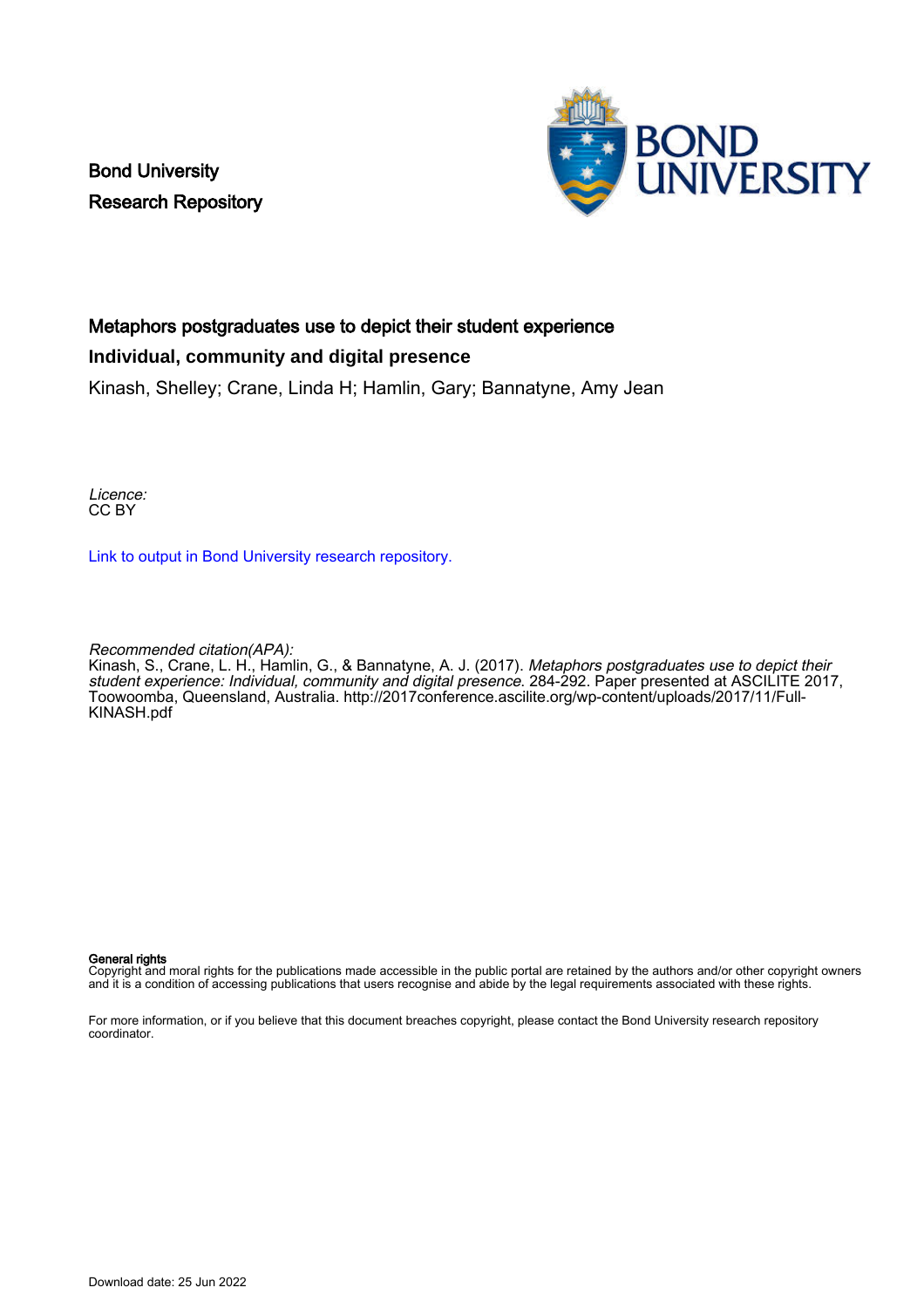Metaphors postgraduates use to depict their student experience: Individual, community and digital presence

**Shelley Kinash** University of Southern Queensland **Linda Crane** Bond University

**Gary Hamlin** Bond University

**Amy Bannatyne** Bond University

In an Australian national study into student constructions of postgraduate education, 38 students (masters and doctoral) were asked to draw literal or figurative pictures of their experience. Manual thematic analysis of interview transcripts revealed 33 metaphors. Metaphors were coded into individualistic, personal constructions (Me), relational community depictions (Us) and digital or information technology conceptualisations (IT) which were mapped to the Community of Inquiry (CoI) Framework's elements of Cognitive, Social and Teaching Presence. The highest proportion of metaphors were about personal gain and process. The next largest thematic category was relational, mostly depicting what students think others should give, rather than student contribution. Aligned with this theme, students also used metaphors of isolation and perceptions of a missing 'us' factor. There were few metaphors drawn from the language of information technology and/or digital presence, which seems to flag a domain of the postgraduate student experience that requires further development. The key takeaways from this paper are expanded information about digital presence in postgraduate student experience, as well as quality improvement recommendations for universities.

# **Introduction and context**

A picture paints a thousand words. Applied to research, this means that metaphors can be revealing regarding personal conceptualisations of experience, as well as instrumental in improving the quality of these experiences (Lakoff, & Johnson, 1980). In the context of postgraduate education, metaphors can be used to inquire into the visual narratives used by students to conceptualise and evaluate their experiences. Postgraduate student experience describes the totality of students' involvement with, and engagement in, their higher education, and the prioritisation of learning within their broader contextual environment (Crane, et. al., 2016). The *NMC Horizon Report: 2017 Higher Education Edition* identifies themes that capture current and future trends. Key words across these themes include – cultural transformation, real-world skills, collaboration, technology access, personalisation, digital fluency, deep understanding, content co-creation, online, mobile, blended learning, learning ecosystems, incubation, and lifelong learning. It is incumbent upon universities to find creative ways to determine whether these experiential

themes are included and apparent to the students themselves.

In the study described in this paper, metaphors were used as a window into postgraduates' depictions of their student experience through a secondary analysis of data from a larger study. The Australian government competitively commissioned research into student experience, and in 2016, the final report of a nation-wide study into postgraduate student experience was published (Crane, et. al., 2016). The full study posed five research questions:

- How do postgraduates rate their student experience?
- What matters most to them about this experience?
- How do perceptions of experience vary between those in coursework versus research degrees?
- Is there agreement or dissonance between the perceptions of postgraduate students and the staff who support them?



This work is made available under a [Creative Commons Attribution 4.0 International](https://creativecommons.org/licenses/by/4.0/) licence.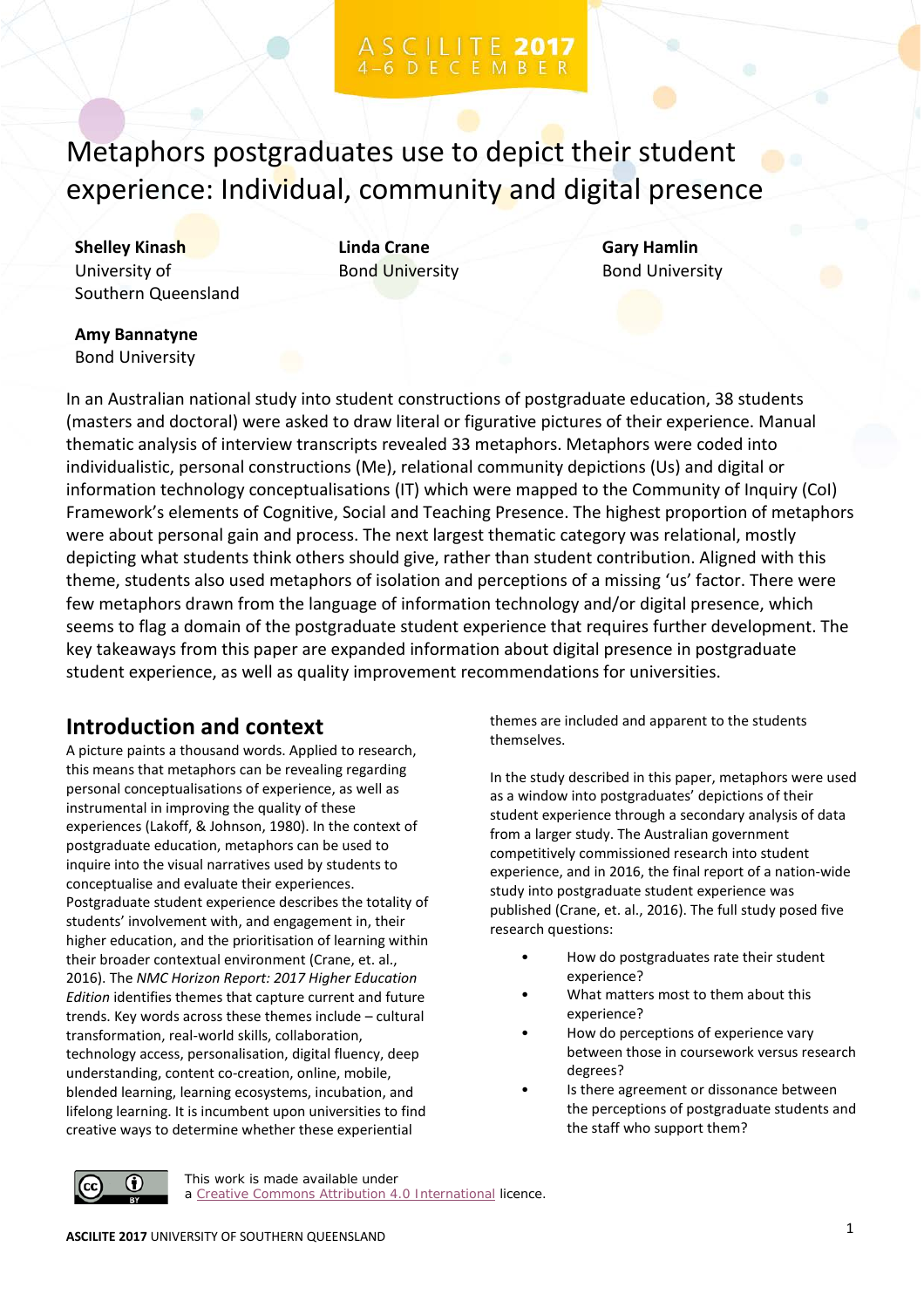• How can postgraduate student experience be improved?

The overall goals of the full research project were to determine what Australian postgraduates think about their student experience and to recommend ameliorative actions to guide the strategies of higher education leaders. Engagement with 319 postgraduate students and 47 staff was conducted through student engagement breakfasts, face-to-face focus groups and face-to-face interviews. Students participated from 26 universities and 8 states/territories. Students were enrolled in doctoral and master's programs, and in both research-based and course-based programs.

For the purposes of the secondary analysis, described in this paper, transcripts of the 38 postgraduate students who participated in the face-to-face interviews were analysed. One of the interview questions was:

• *Could you please draw (or describe) a picture of your/the postgraduate student experience (through your university).*

Thirty-three metaphors resulted. This paper reports the thematic classification of these metaphors into individual (Me), community (Us) or digital (IT) conceptualisations to reveal the diversity of postgraduate student experiences. The *Me. Us. IT* framework, posed as the theme of the 2017 ASCILITE Conference, was selected as the thematic categories for the secondary analysis, because a trial analysis revealed a good fit. The metaphors articulated by the postgraduate students were easily sorted into these three categories without forcing the match. Furthermore, this categorisation theoretically aligns with the *Community of Inquiry (CoI) Framework* (Garrison, & Anderson, 2003; Garrison, Anderson, & Archer, 2000; Garrison, & Vaughan, 2008).

## **Literature review**

Postgraduate education, encompassing research higher degree students and coursework students, is becoming an increasingly important part of the higher education sector. From 2005 – 2015 the number of students enrolled in postgraduate level courses in Australia almost tripled to 386,915 (Department of Education and Training, 2016). Together with this increase in numbers, universities acknowledge that student expectations are not static, and as educators reflect on the expectations of an increasingly diverse student population it is important that institutions adapt to contemporary needs, wants and affording technologies to ensure student engagement and learning for a whole-of-university experience (Crane, et. al., 2016). Despite acknowledgement of the increasing numbers and diversity of student expectations, it is widely recognised that research on satisfaction of postgraduate students is limited and that institutions and students

would benefit by greater attention being devoted to this sector (Jancey & Burns, 2013; Morgan, 2014).

The diversity in the postgraduate student population extends across multiple dimensions; gender, age, previous experience, and reasons for study are all major contributors to variations in the postgraduate demographic profile. In the context of this work, it is also important to note that postgraduate students are also likely to rely a great deal on flexible course delivery, preferring online-only distance courses or blended delivery, with scheduled face-to-face *intensive* days supplemented with online components (Garrison, & Vaughan, 2008). Despite further distances and greater reliance on online course components, research has found that in the role of learners, students value integrated student-staff interactions achieving a relationship as *allies in learning* (Richardson & Radloff, 2014). This reinforces findings of an earlier study of both undergraduate and postgraduate students (Hill, Lomas, & MacGregor, 2003) which found that in focus groups probing the general question "What does quality education mean to you" very few students specifically mentioned library resources or IT as important factors, with lecturer quality and engagement with learning being most frequently mentioned.

The importance of blended delivery and personal contact is reinforced by limited studies that have explored students' perceptions of their efficacy in using IT and its role in their studies. In one study of coursework (taught) Master's students in a business course at a British university, students' initial competence in using IT was less than staff expected based on their age and prior experiences (Masterman & Shuyska, 2012). Diversity of experience was also true even in the context of another British course with an IT focus (records management) in which students worked in environments that utilised IT whilst they were studying (McCartan, 2010). These studies in the British context are reinforced by a study in an Australian university in which postgraduate Information Studies students' information literacy skills were not substantially improved in comparison to their undergraduate colleagues (Conway, 2011).

These results regarding digital skills are consistent with previous work on transition to postgraduate study that suggested postgraduate students' self-expressed identity tends towards the novice end of a spectrum of learner experience and contrasts with the tendency of institutions to frame them as more expert learners (Tobbell, O'Donnell, & Zammit, 2010). This research raises the question of how postgraduate students perceive their relationship with use of information technology in their studies/institution and how they might verbalise their views.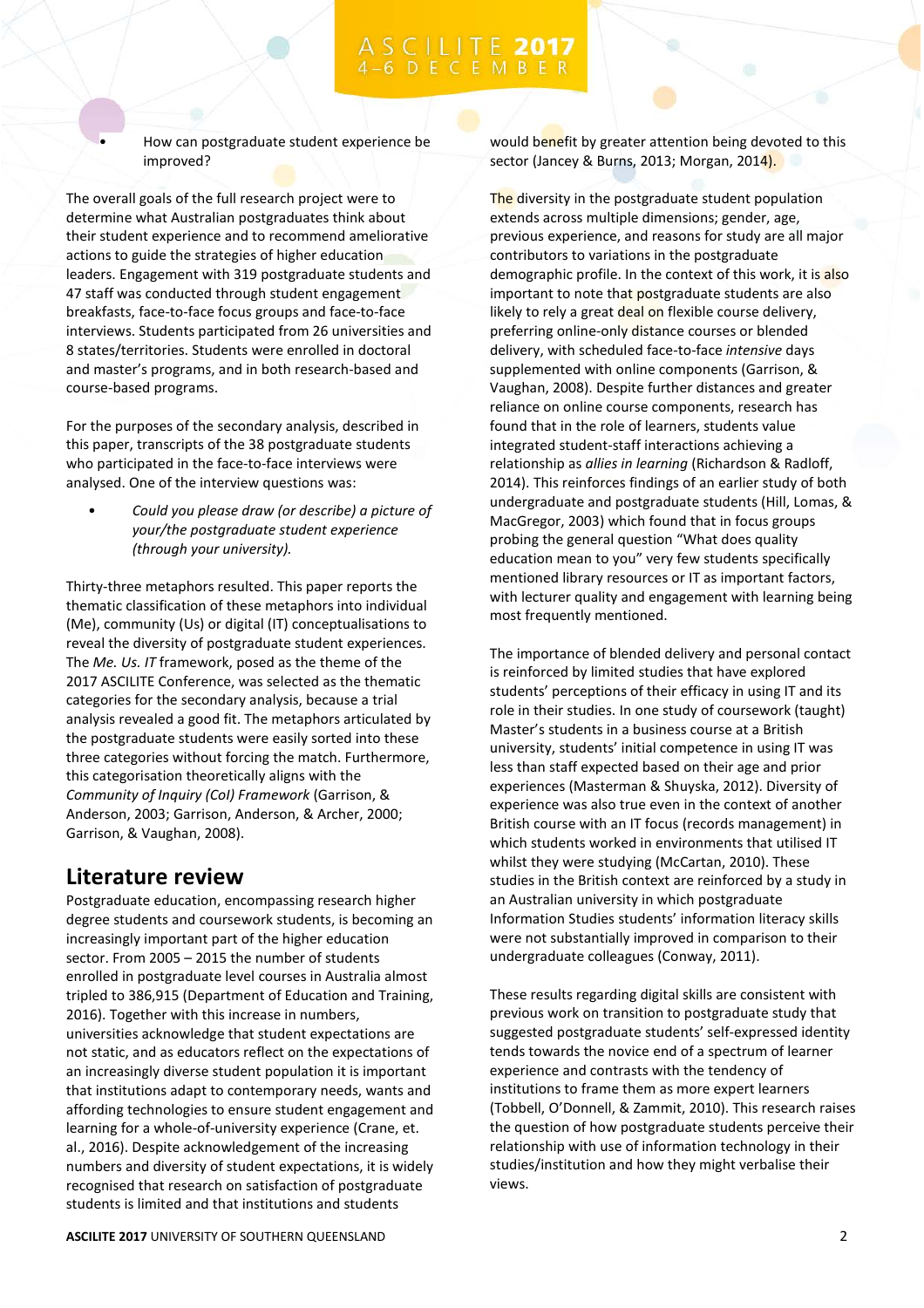It has been postulated that a particularly powerful and pervasive way of expressing abstract thought is via the use of metaphors (Bager-Elsdorf & Greve, 2017; Billott & King, 2015). These authors described analysis of metaphors as a window into the way in which people think about and organise reflections into their experiences as well as their assumptions and values. These studies applied analysis of metaphors to academics' expressions of identity in relation to interactions with leaders and their teaching experiences. The methodology of the current study is ideally situated to extend the power of analysing conversations for requested and spontaneous use of metaphors to understanding postgraduate students' perceptions of the place of Information Technology and digital presence more generally in their broader experiences. This is possible as the study described in this paper deliberately engaged individuals in detailed discussion of abstract interpretations of their experiences and invited them to use metaphors if they so desired. It is intended that this additional perspective on students' stories will add to our institutional understandings of what postgraduate students value and thereby enable us to provide targeted and effective contextualised digital content and supports to facilitate student success.

# **Research questions and scope**

This brief review of the literature on postgraduates' conceptualisations of information technology (and digital culture more broadly) within the context of their overall student experience reveals three apparent gaps:

- 1. There is a scarcity of research that collects and reports how university is experienced from postgraduate students' points of view;
- 2. Published research has not included a diverse range of postgraduate student experiences, including masters, doctoral, research-based and course-based; and
- 3. There is a need for further empirical data to support the improvement of the postgraduate student experience, particularly in the context of digital presence.

In order to contribute to resolving these research gaps, this research was designed such that:

- 1. Postgraduates were interviewed about their student experience and specifically asked to draw or describe pictures of this experience.
- 2. A full range of postgraduate students were intentionally included in the research.
- 3. The empirical findings were applied to derive recommended improvements to university supports of the postgraduate student experience, theorised through the Community of Inquiry (CoI) Framework.

The research questions that guided the secondary analysis reported in this paper were:

- 1. What metaphors do postgraduate students use to depict their student experience?
- 2. What is the balance between individual, community and digital conceptualisations?
- 3. Based on these metaphors, how can the postgraduate student experience be improved?

# **Methods**

Each interview was scheduled for one hour and was completed face-to-face. Participants were identified / recruited through:

- Targeted contact with students facilitated by a member of the research team who was an office holder in the national postgraduate student association;
- Broad-based calls for student participants within the institutions in all eight states / territories; and
- Invitations issued through the team members' networks and professional associations.

Participants were targeted to ensure a diverse range of university experiences including course and researchbased postgraduate degrees, on-campus, online and mixed-mode study, and professionally and nonprofessionally focused courses. Interviews were fully audio-recorded and transcribed, with the transcriptions subsequently analysed by team members and research assistants until concordance of theme identification was reached.

Within the full project and applying the manual narrative methodology approach of Shaddock (2014), each transcript was independently analysed by three fullproject team members, inserting interpretive data onto a thematic proforma. Serving as a Research Consultant, one full team member collated, aggregated and validated the three independent analyses. If there was less than 80 per cent agreement, the Project Manager sought subsequent analyses until 80 per cent agreement was reached. SPSS software was used to derive demographic statistics and to analyse comparison of responses between groupings of research participants. The overall methodology for this stage of the project was comparative case study, using the approach of Dowell and Bach (2012) and Yin (2014). The study also fits the classification as design-based research, as the team collected and described naturalistic higher education experiences (Kelly, Lesh, & Baek, 2008).

For the secondary analysis, metaphors identified in the full project analysis were copied and pasted into a collated document. The original interpretive notes from the initial analysis were included alongside the student quotes. Key descriptive words from the direct quotes and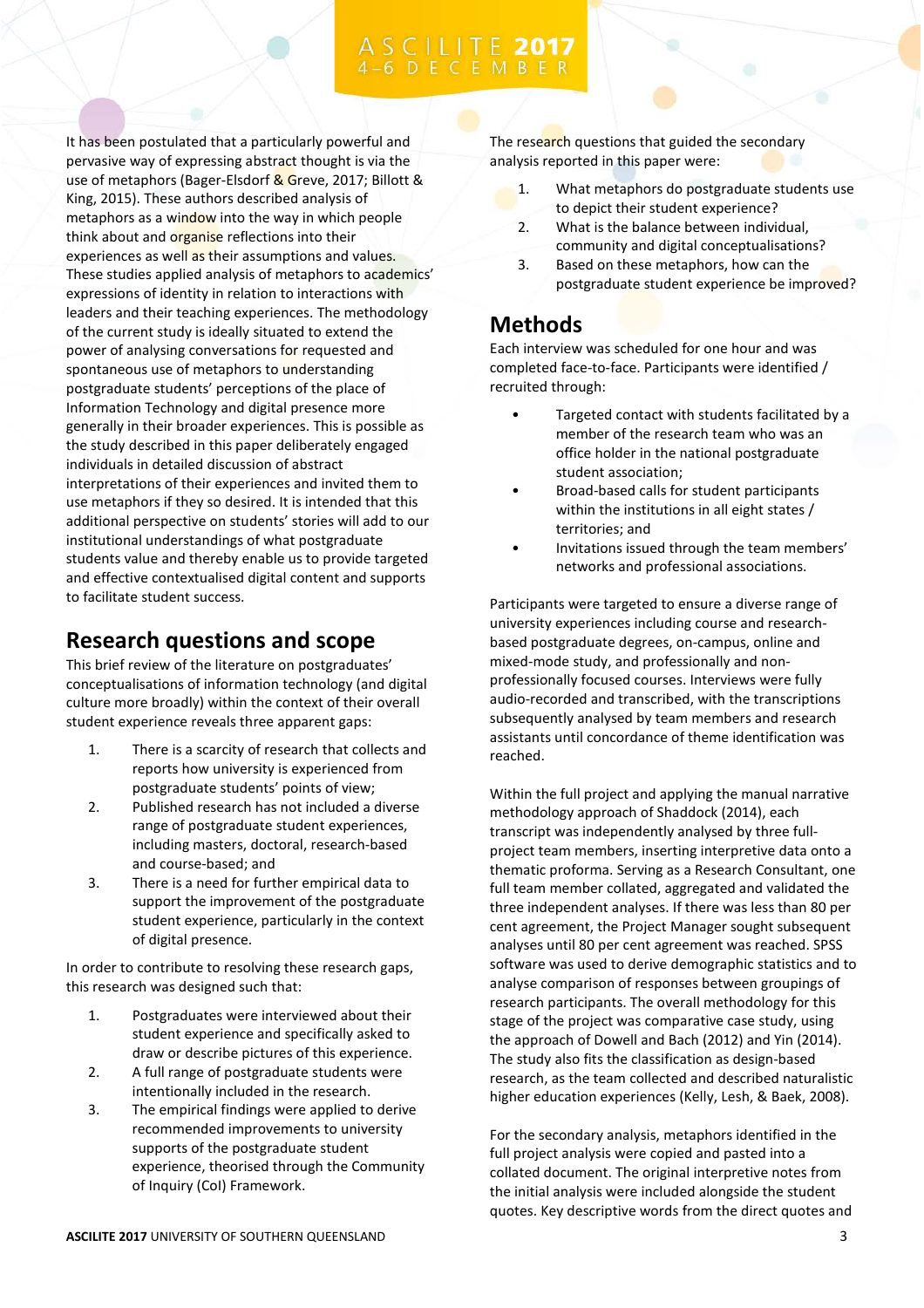interpretive notes were bolded. For example, in the metaphor about the 'Lone Ranger,' this term was bolded within the full quote. Four members from the full research team conducted the secondary analysis and authored this paper. One member collated and assembled the quotes and interpretive notes. Another classified the metaphors into the three categories of individual (Me), community (Us) and digital (IT). The other authors added additional metaphors and checked and confirmed the classification.

# **Results**

Among the 38 interviewed students, 33 metaphors were depicted. Most of the metaphors were offered in response to the specific question probe - *Could you please draw (or describe) a picture of your/the postgraduate student experience (through your university*). A minority of the interviewees said that they are not 'visual thinkers' and others said that they could not think of suitable analogies. Metaphors were also included in this analysis when they occurred in other portions of the transcripts (as opposed to being offered in response to the interview question inserted above). Multiple demographic features of the interviewed students were considered, such as gender, research-based versus course-based and state or territory of study. Of the 261 students participating in the larger study, including both the interviewees described in this paper and those participating in engagement breakfasts described in other papers, the average student age was 35 years, the modal age was 24 years and the age range was 21 to 60. Sixty nine per cent of these students were female and 30.5 per cent were male (one did not disclose gender). The most common discipline of participating students was humanities (17 per cent), followed by business (11 per cent), and general sciences (10 per cent); however, almost half of the students did not explicitly disclose their discipline (45 per cent). Over half the sample identified as being full-time students (59 per cent). In terms of degrees, 52 per cent were enrolled in a doctoral program and 38 per cent in a master's program. Fifty-six per cent identified as being enrolled in research-based programs, 27 per cent in course-based programs and 7 per cent in mixed modes (elements of both course and research). An additional 9 per cent identified their programs as "other," while 1 per cent did not disclose their program. Among the 38 interviewed students, the only demographic groupings that appeared to cluster in the metaphor analysis were whether the students were enrolled in a masters or PhD. The relatively small sample size of 38 students means these groupings should only provoke further inquiry as opposed to being indicative or conclusive. Metaphors clustered into the demographic and thematic groupings are indicated in Table 1 below.

*Table 1: Classification of postgraduate metaphors of their student experience*

|                        | Me | Us | Lack<br>of<br>Us | IT | <b>Total</b> |
|------------------------|----|----|------------------|----|--------------|
| <b>Masters</b>         | 7  | 3  | 2                | 2  | 14           |
| PhD<br><b>Domestic</b> |    | 7  | 3                | 2  | 19           |
| <b>Total</b>           | 14 | 10 | 5                | 4  | 33           |

The highest proportion of metaphors depicted an individualistic, personal construction of the higher education experience. Metaphors in this cluster were evenly divided between masters and doctoral students. Details of the student and educator perceptions of the postgraduate student experience will be reported in full elsewhere (Hamlin et. al., in preparation); a summary of the metaphors is provided here to contextualise the place of information technology in student responses. Five of these 'Me' metaphors were of adventurers and/or athletes physically striving to accomplish goals. These images were of a hurdler, a jungle walker, a mountain climber among 'lots of peaks,' a hoop-jumper and the hero of a 'choose your own adventure' book. Three were organic images, connoting movement and change. Of these, one was of a restaurant's 'blooming onion' which opens up to reveal the layers and another of a 'blooming flower' about which, the student said, 'I have had a lot of personal growth out of this, so I am thinking of a flower that is growing and trying to open up.' Another organic image was of a river which 'ebbs and flows.' Two other metaphors were mechanical, both with active moving parts. One was of motor vehicle gears, the student said, 'initially my PhD was in first gear, nice and cruisy … and then the PhD ramped-up and accelerated very quickly and I found it difficult to keep up.' The other mechanical image was as a rollercoaster ride in that, 'you are panicking, then you have fun as you have never had before.' Two of the metaphors were of add-ons, one described like a vitamin supplement and the other like a 'chain around my neck dragging me down.' On a closely related theme, the final metaphor was of 'balance' and in this case, where 'studies are a lower priority' than other pursuits. Of the fourteen metaphors that focused on personal pursuit and objectives, half were primarily positive, two mostly negative and the others mixed and largely subscribing to the metaphoric philosophy of 'no pain, no gain.'

The next highest thematic category of metaphors was relational, or in other words, emphasised the 'Us' in postgraduate studies. Seven of these metaphors were expressed by PhD students and three by masters students. Six of these ten metaphors aligned with the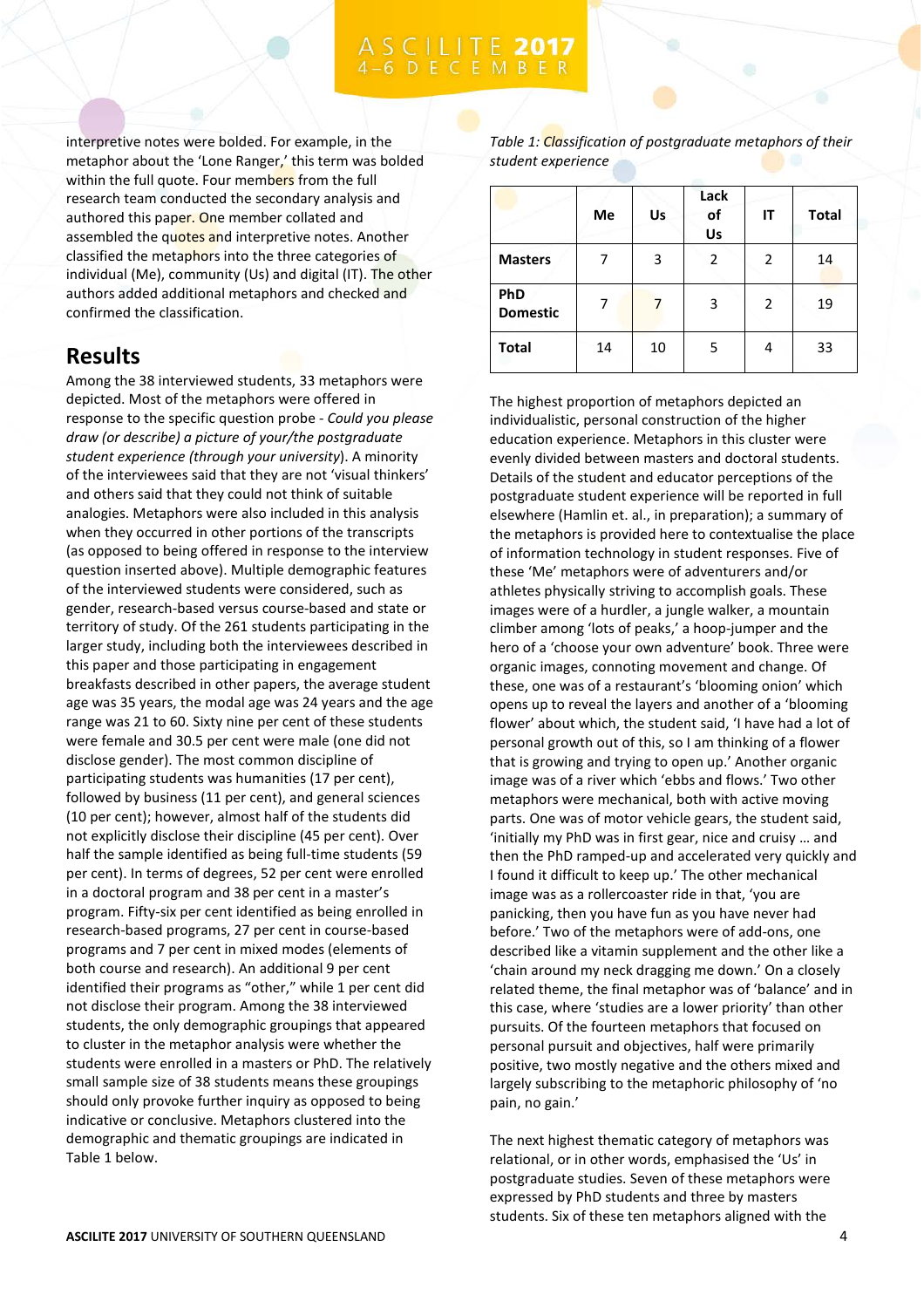# C I L I T E 2017

'Me' category described previously. One of the metaphors was of 'journey' but this time, the student included fellow travellers in the image. 'I think the experience is the whole journey from the start to the end. The support that you get through the experience.' Four of these metaphors mentioned 'balance' with an emphasis on balancing time spent on studies and time spent with others outside of their education communities, most commonly referencing family. These four metaphors were of a juggler, too many hats, a seesaw and a black-and-white mime-mask, 'balancing two faces in your life.' Finally, one student described 'cross-pollination' experiences of universities and departmental staff working together to support students. While these first eight metaphors were about relational advantages to the student (one-way), two others depicted postgraduate studies as opportunities to contribute to others. One student used a bankingmetaphor, describing regular reflection into questions about increasing cultural capital for all. The other metaphor in this theme was of 'art galleries' in that 'universities should collaborate and display research rather than owning the research and hiding it from others.'

Five other metaphors were also relational, but this time, clearly showing the antithesis of community, or in other words, depicting NOT-US and thereby negative sentiment. These were largely about a sense of isolation in their studies with examples being, 'draw a circle about 500m around your classroom' and use of the words 'isolated' and 'lonely.' On a similar theme, another student depicted the experience as a Lone Ranger, which was further described as 'not always an enjoyable experience.' Other themes were a gap in supports depicted as a tennis match, where they 'throw the problem to someone else – back-and-forth' and a social ranking or a caste culture of universities - 'We are second class citizens. At the federal level, the Department of Education treats us sometimes as students and will leave us out of conversations where we should be treated as a stakeholder – an equal stakeholder.'

Of interest was the paucity of direct references to the digital domain within these student depictions of their experience. Only two students made direct and explicit use of digital concepts in their descriptions - one using the metaphor of a 'firewall' to depict an impenetrable barrier between coursework and research studies. Another used Apple to describe the perceived ranking of institutions and graduates. 'The Apple difference – Apple does not have cheap products, but people still buy them.'

Of particular interest is that students seldom used digital terminology, nor did they directly associate their depictions with information technology. However, assumptions of digital pervasiveness seemed to be germane, evident either through descriptions of

perceived gaps in digital support or failure to recognise that digital resources might be part of the resources they could use. In one example of this, an online masters student obliquely used metaphors of connectivity and discussed her desire for more interaction with other students via online systems provided by the university. 'So that's the online space and … students are…just writing their discussions and completing their assignments but they are not really connected to me, they kind of interact with the lecture but it is not..., really about socializing'. She further expressed that this would ideally be separate to fora moderated by the lecturer 'so if we want to talk about something private we shouldn't be there so if you want to talk about a lecturer or something you shouldn't be in the same space.' Another student undertaking a research degree mentioned various layers of support provided by his university including library supports for academic writing and reading, but did not emphasise information technology even when prompted by the interviewer. Thus, in response to a probe enquiring whether university facilities might include digital resources including computer labs, the student responded 'computer labs, yeah, including like sporting facilities."

### **Discussion**

The 38 postgraduate students interviewed for this study represent a cross-section of the diversity in Australian postgraduate studies today – male, female; international or domestic; research or coursework oriented; part-time or full-time; vocationally or non-vocationally inspired; studying in online, face-to-face, or mixed mode. However, due to the relatively small number of research participants and non-random sampling, results should not be interpreted as representative. What can be ascertained is that across these various demographics, students expressed a rich view of their experiences encompassing the totality of their studies and lives. This analysis has particularly focussed on the ways in which postgraduate students used metaphors to describe how information technology contributes to their experience.

In keeping with earlier studies of metaphors (Billot & King, 2015), searching for and analysing the metaphors used by (and in some cases, not used by) students enables exploration of ways in which they might be expressing assumptions, values and opinions that may or may not have reached their conscious awareness. The use of metaphor analysis to probe a concept like information technology within a broad student experience is consistent with the idea that metaphors provide valuable insights to abstract phenomena by probing our understanding (Wegner & Nückles, 2015). Similar to other recent research using metaphors (Bager-Elsborg & Greve, 2017) whilst the use of some metaphors was consistent across interviewees (e.g. concepts of Me and Us) others represented a distinct and individual view of their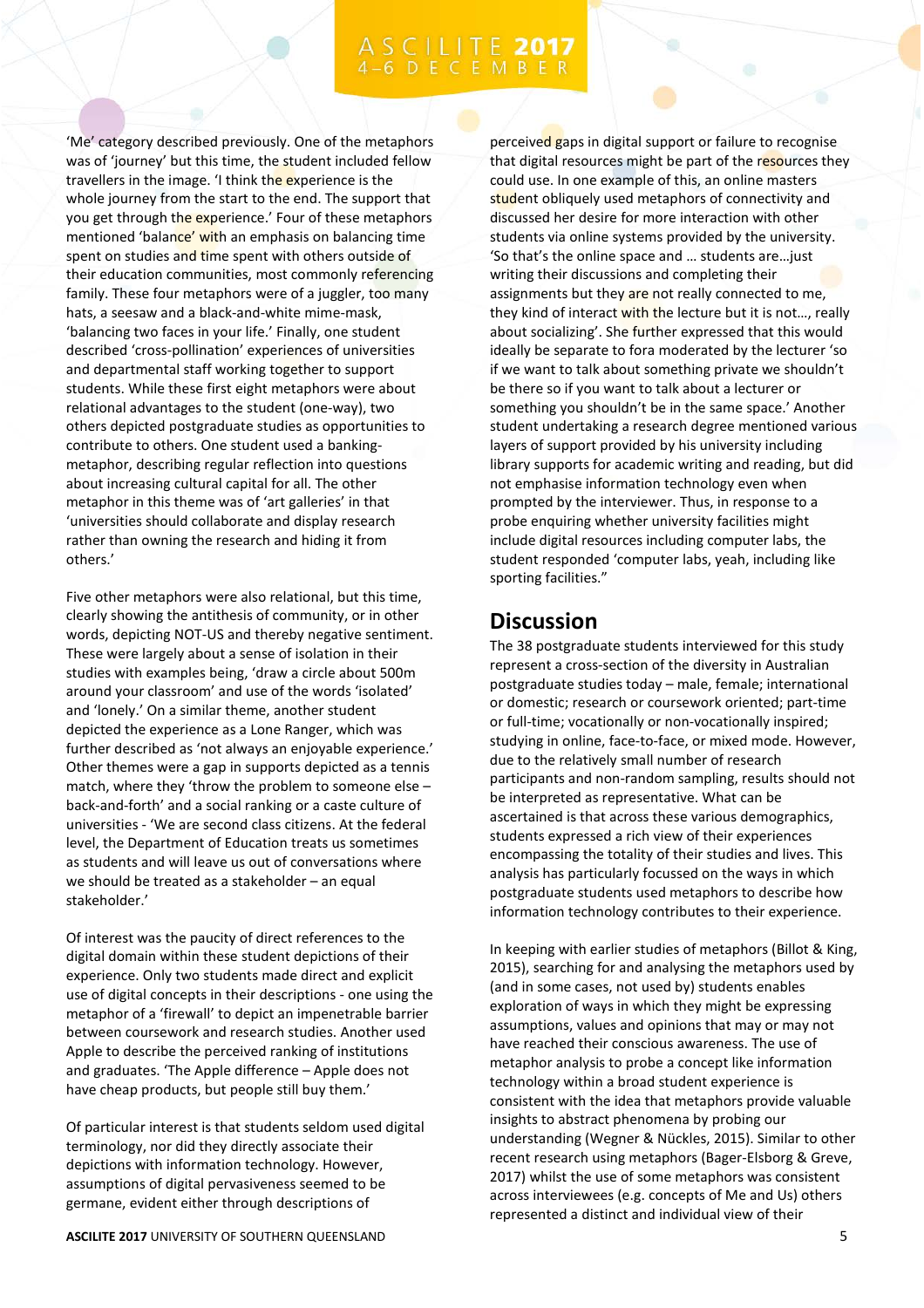# C I L I T E 2017

experience (e.g. use of the term "firewall" as an expression of the differences between coursework and research studies). As with the work of Bager-Elsborg & Greve (2017), the current study was not designed to study the use *of* metaphors *per se* but rather explored their spontaneous use *by* participants. Further work to elaborate on the metaphors and/or posing these metaphors to additional participants might shed further light on the stability of the metaphors used by this relatively small sample. This study of student experience through metaphorical analysis would complement the call by Bager-Elsborg & Greve (2017) for a full exploration as an efficacious education research methodology.

Although limited in number, the references to information technology and digital presence by postgraduate students in this study are revealing in their scope. Some students used some metaphors of digital concepts to refer to other themes and referred to their experiences of information technology using metaphors – and did not reference information technology when it seemed to the authors that it was relevant. These instances where digital presence was apparently absent from postgraduate student metaphors/conceptualisation warrants further reflection on whether there are perceived benefits of digital tools and presence and whether they are as important to postgraduate students as they are believed to be by educators and researchers. Was it that many of the participating postgraduate students took digital presence and tools for granted and/or that they did not consider these factors as terribly important to their studies? It seems that some students not only think about information technology *for* their learning but also sometimes think *about* their learning using information technology concepts. With this in mind, it is interesting to consider how these depictions intersect with depictions of information technology put forward by leaders in higher education framed as the themes of the last three ASCILITE conferences (see ASCILITE, 2014). The theme for 2017 of - *Me. Us. IT*. - clearly resonates with the multiple metaphors used by students to describe their connections (and lack of connections) during their studies and the potential of IT to create virtual spaces for these connections. This is also true of the 2015 theme of - *Globally connected, digitally enabled* – signal[ling] a focus on reaching out to the world and bringing the world to our students' and the 2016 theme - *Show Me the Learning*  - designed to focus attention on the demonstration of learning aided by the adoption of technology in the education space.

The potential of information technology to support student learning, teaching and connectedness has long been explored and discussed. One way in which this has been elaborated has been through evolution of the *Community of Inquiry (CoI) Framework* to 'define, describe and measure elements supporting the

development of online learning communities' (Garrison, Anderson, & Archer, 2000; Swan & Ice, 2010). The Col model seeks to define three elements of an online/blended mode of students' experiences as *social presence, cognitive presence* and *teaching presence*. All three elements of this framework link to the metaphors used by postgraduate students in this study irrespective of whether they were online students or engaged in on campus studies: social presence - through the desire for connectedness; cognitive presence - through the emphasis on the importance of their learning; and teaching presence – through expressions of need for academic support. The *Community of Inquiry Framework* is presented, with the permission of the authors, as Figure 1.



*Figure 1. The Community of Inquiry (CoI) Framework (Garrison, Anderson, & Archer, 2000)*

### **Cognitive presence**

Analysis of the metaphors used by the interviewed postgraduates indicated that overall, the students appear to have a defined sense of their own personal motivations and objectives for the experience. Their use of metaphors that connote change seem to indicate their shared conception of the postgraduate student experience as cognitive growth and development. They also recognised that this change process is seldom smooth, linear or easy, using metaphors connoting complexity and 'messiness' such as a jungle and a mountain with many peaks. Notably, there was little talk of cognitive presence in the digital sphere. Students offered-up few metaphors that suggested reflection and growth regarding place and development in their digital lives.

### **Social presence**

Postgraduate students who participated in this study frequently situated themselves in the context of others. These others were most frequently those who were not 'inside' the university student experience boundaries, such as research supervisors and teaching staff might be – more often referring to family and friends from outside university. Metaphors were frequently about balance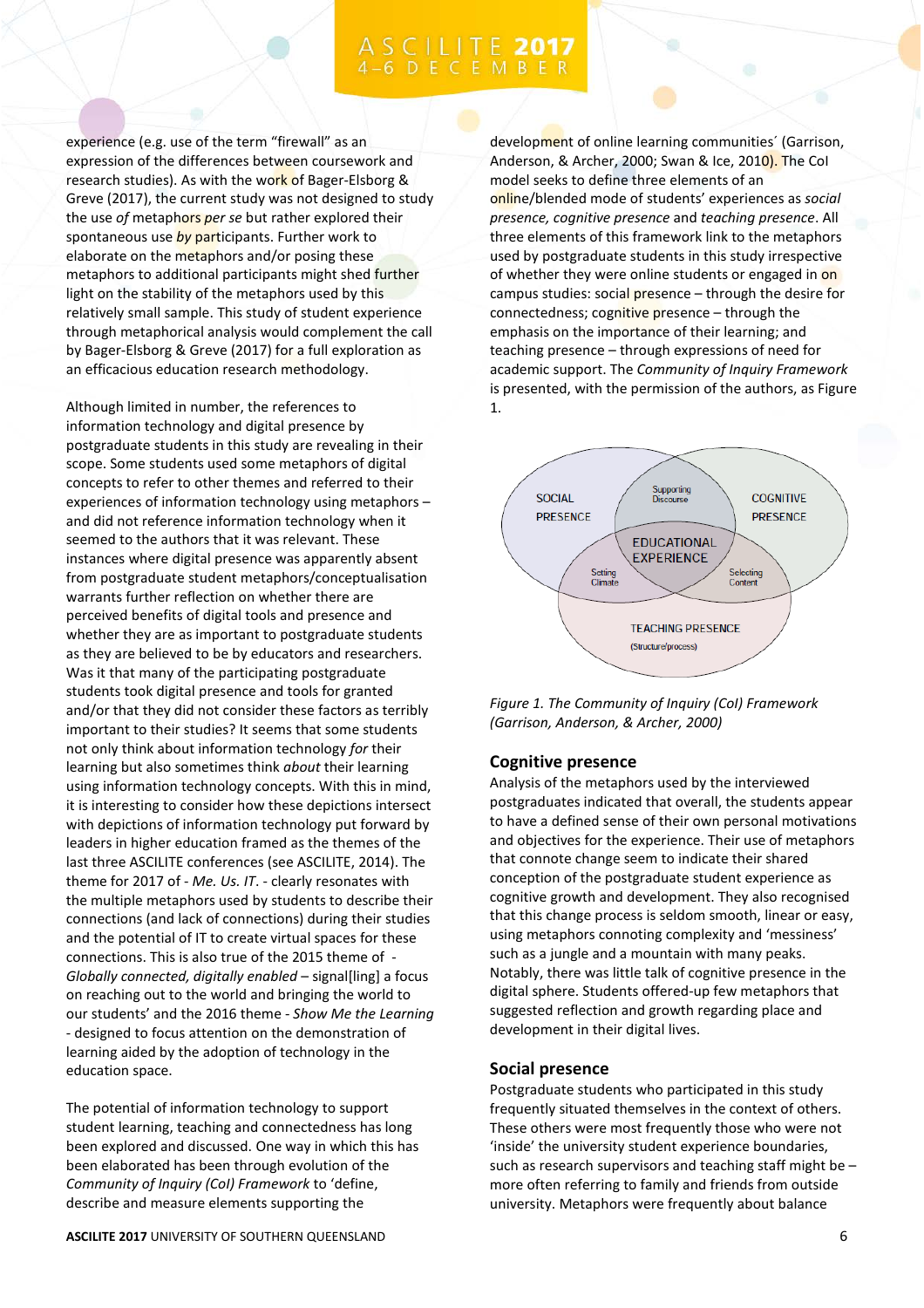between student and non-student roles and identities. There appeared to be little consideration of the overlap and interactivity between these selves. The digital metaphor used by a student in the social context was of a 'firewall' separating these two realms. Furthermore, students used metaphors to communicate despair about a lack of social presence within and among their student experience. Notably, metaphors depicting social presence did not address the role of digital communication and other productivity tools or learning management systems as moderators and/or bridges, joining, unifying and integrating life experiences and multiple selves.

### **Teaching presence**

Given the digital focus of the analysis discussed in this paper, the CoI concept of teaching presence has been applied specifically to digital teaching presence. This means that analysts used this digital lens to examine the data for responses to two specific questions: 1) Did metaphors reference the online presence of teachers, and 2) Did metaphors depict teachers in the postgraduate domain as providing leadership in digital conception and content. The overall response to both of these questions was negative. Within the metaphors used by the students in this research, there was a notable non-digital picture of educators, with respect to how and what they taught.

### **Recommendations for quality improvement**

One of the rich applied values of the CoI framework is the explicit identification of pedagogical actions situated at the intersection of the three types of presence. These actions are particularly applicable in cases such as the one depicted in this research, whereby the students' metaphors have revealed room for heightened presence in all three realms. This next section therefore recommends three actions applied from the CoI framework.

- 1. Supporting discourse It is recommended that universities increase the use and explicit discussion about communication tools and approaches that engage students in scholarly digital communities and critical conversations, particularly about digital identities and leadership. For example, postgraduate students might be guided to discuss future technologies in the context of their career contributions to social change. Discussion questions might include: what technologies are you currently using that enable/enhance your discipline/industry; how might these technologies change/evolve; and what is your role in leading change including through application of digital solutions.
- 2. Setting climate It is recommended that educators explicitly articulate expectations and model robust practice in digital engagement to heighten and

expand social presence within the postgraduate educational experience and carries over beyond graduation, so that alumni are nurtured as leaders of social presence, including in the digital realm. Specifically, postgraduate students might be encouraged to consider not only mainstream digital tools that are currently being used in education and/or industry, but also future and emerging tools that have the potential to solve communication problems and social isolation of key groups, in particular. Discussion questions might include: what are prevalent and/or pressing problems or challenges for particular groups of people; what current tools of digital engagement might be used to ameliorate these problems; and what future solutions are needed.

3. Selecting content – It is recommended that educators design curriculum, research opportunities and/or assessment that fosters scholarly reflection, critique and application of digital presence. Educators are encouraged to ask themselves: what digital knowledge, skills and attributes should be embedded in curriculum to prepare postgraduate students as leaders in their discipline/industry; what current research about digital presence might be incorporated into and/or lead my teaching/research supervision; what research questions in the context of digital presence should I raise with my students; and what skills can postgraduates develop through their assessment activities and/or demonstrate in their portfolios.

# **Conclusion**

Overall, there appears to be congruence between students' metaphors and the thoughts and intentions of educators regarding the potential for information technology to support learning and the broader student experience. However, the observation that information technology, although pervasive in their lives, did not feature more strongly in students' spontaneous depictions of their student experience supports the view of Jones, Heffernan and Albion (2005) that higher education has not yet succeeded in productively integrating technology, learning and teaching.

This study posed three research questions.

The research questions that guided the secondary analysis reported in this paper were:

- 1. What metaphors do postgraduate students use to depict their student experience?
- 2. What is the balance between individual, community and digital conceptualisations?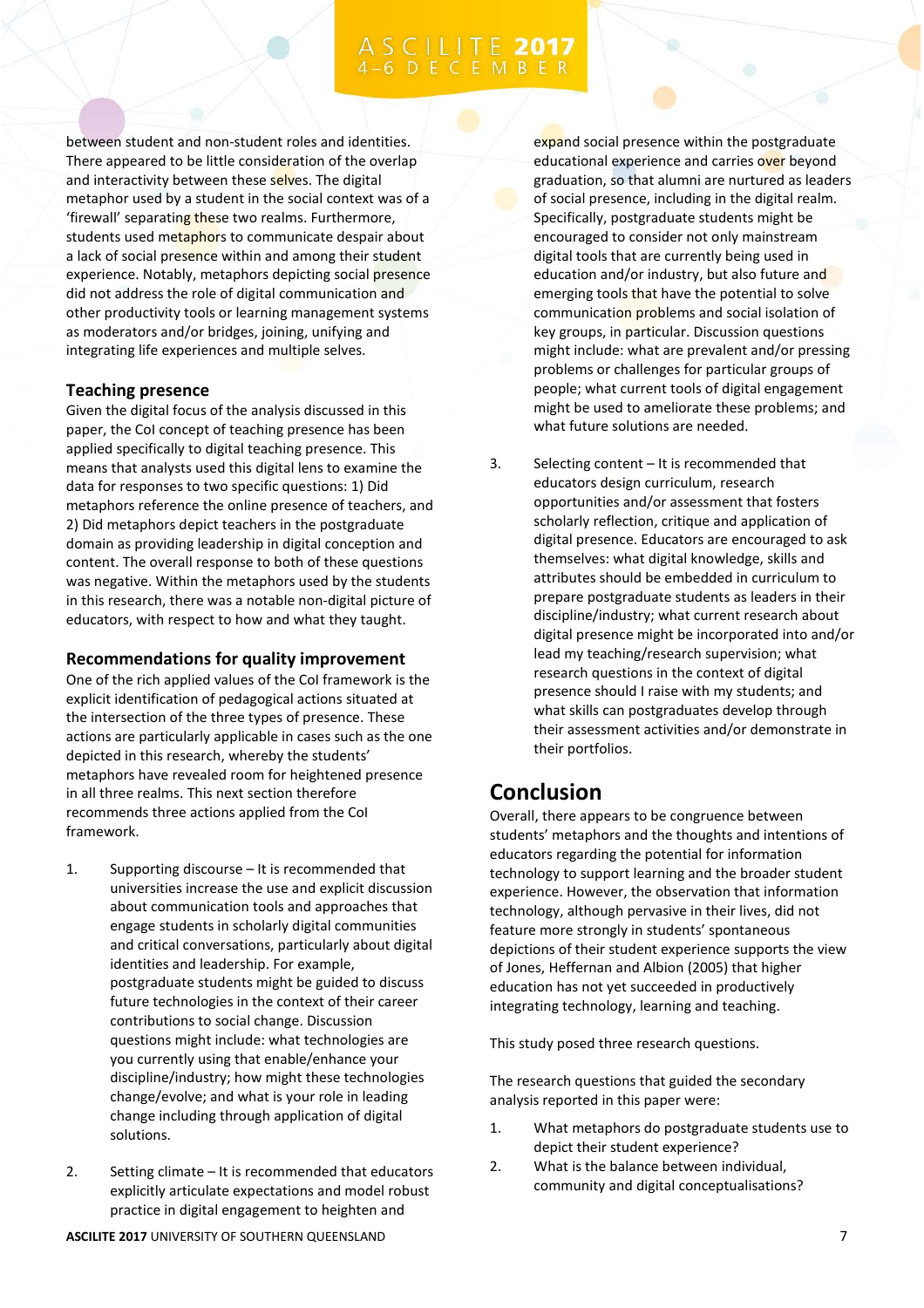3. Based on these metaphors, how can the postgraduate student experience be improved?

In summary, results indicated that students use a diversity of metaphors to depict their experiences and most of these metaphors show movement, action and change. The balance is weighted towards individual (Me) metaphors that emphasise personal gain, and then community (Us) metaphors, some of which are about social presence and others that show feelings of isolation, and finally, a few of which are contextualised in information technology and digital presence. Three recommendations are made to universities to improve quality of the postgraduate experience: supporting discourse, setting climate and selecting content, all in the context of digital realms.

The main strength of this research was that the use of metaphor served as a creative means of hearing about the student experience from the postgraduate point of view. This research demonstrated the effectiveness of this methodological approach, which warrants further investigation in its own right. The main limitation of this research was the relatively small sample size, such that comparisons across demographic groupings (e.g. domestic versus international students) could not be made.

From this study, three questions for further research emerged.

- 1. Do universities understand what postgraduate students know about the information technology resources available to them?
- 2. Do universities know how postgraduate students would like to use information technology – for (a) their learning and (b) to facilitate connectedness?
- 3. Do universities understand how their educators are currently using, and wish to use, information technology to support students?

Empirical responses to these three questions will help universities answer a fourth question:

4. Are universities deploying information technology resources in ways that maximise their impact for postgraduate student learning and engagement?

Answers to this question are critical to ensure that universities serve their postgraduate student population with strategies that target limited resources to areas of greatest impact for students and in so doing move towards realising the so-far under-utilised potential of information technology in enhancing the student experience.

## **References**

- Adams Becker, S., Cummins, M., Davis, A., Freeman, A., Hall Giesinger, C., and Ananthanarayanan, V. (2017). *NMC Horizon Report: 2017 Higher Education Edition*. Austin, Texas: The New Media Consortium.
- ASCILITE (2014). *Past conferences and proceedings*. <https://ascilite.org/past-proceedings/>
- Bager-Elsborg, A. & Greve, L. (2017). Establishing a method for analysing metaphors in higher education teaching: a case from business management teaching. *Higher Education Research and Development.* [early access online view]. doi:10.1080/07294360.2017.1327945
- Billot, J. & King, V. (2015). Understanding academic identity through metaphor. *Teaching in Higher Education, 20,* 833–844. doi:10.1080/13562517.2015.1087999
- Conway, K. (2011). How prepared are students for postgraduate study? A comparison of the information literacy skills of commencing undergraduate and postgraduate information studies students at Curtin University. *Australian Academic & Research Libraries 42,* 121-135. doi:10.1080/00048623.2011.10722218
- Crane, L., Kinash, S., Bannatyne, A., Judd, M-M., Eckersley, B., Hamlin, G., Partridge, H., Richardson, S., Rolf, H., Udas, K., & Stark, A. (2016). *Engaging postgraduate students and supporting higher education to enhance the 21st century student experience*. Final report prepared for the Learning and Teaching Support Unit, Australian Department of Education and Training.
- Department of Education and Training. (2016). *Selected Higher Education Statistics*. Retrieved from: [https://www.education.gov.au/selected-higher](https://www.education.gov.au/selected-higher-education-statistics-2016-student-data)[education-statistics-2016-student-data](https://www.education.gov.au/selected-higher-education-statistics-2016-student-data)
- Dowell, M. S., & Bach, J. (2012). A comparative case study of service-learning in teacher education: Rethinking benefits and challenges of partners and placements. *PRISM: A Journal of Regional Engagement, 1,* 184-199. Retrieved from http://encompass.eku.edu/prism/vol1/iss2/8
- Garrison, D. R., & Anderson, T. (2003). *E-learning in the 21st century.* Abingdon, Oxon: Routledge.
- Garrison, D. R., Anderson, T., & Archer, W. (2000). Critical [inquiry in a text-based environment: Computer](http://cde.athabascau.ca/coi_site/documents/Garrison_Anderson_Archer_Critical_Inquiry_model.pdf)